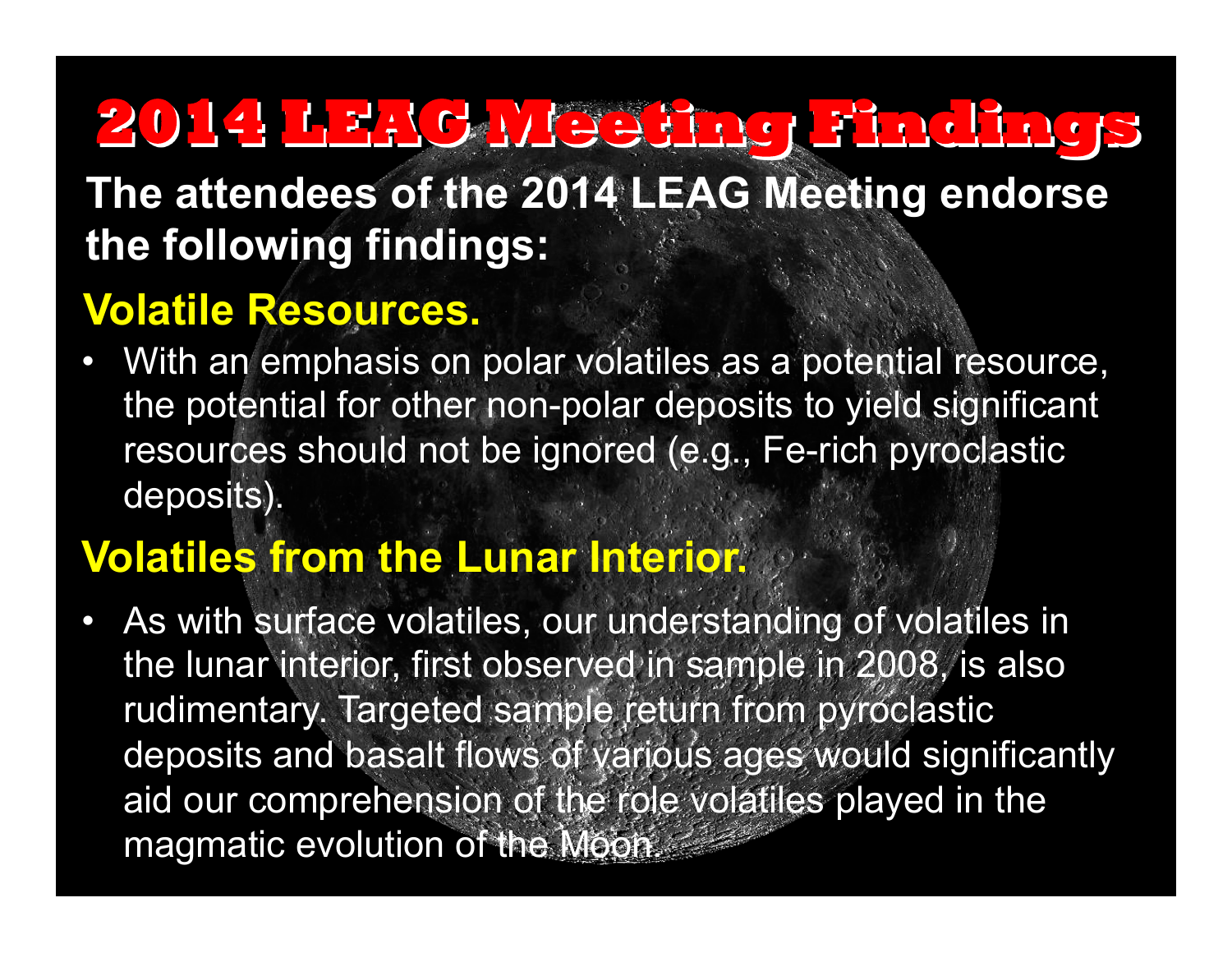### **Resource Prospecting.**

- The attendees of the LEAG meeting support the HEOMD **Resource Prospector Mission** concept as a good start in the "prospecting phase" for lunar resources. NASA's Planetary Science Mission Division (PSD) is encouraged to explore avenues for community participation in this mission (e.g., guest scientist program);
- Additional missions (that include competed payloads and payloads on missions of opportunity) to expand our understanding of the form, mobility, and resource potential of lunar volatiles would be the next logical step. These would include focused orbital, surface, and sample return missions.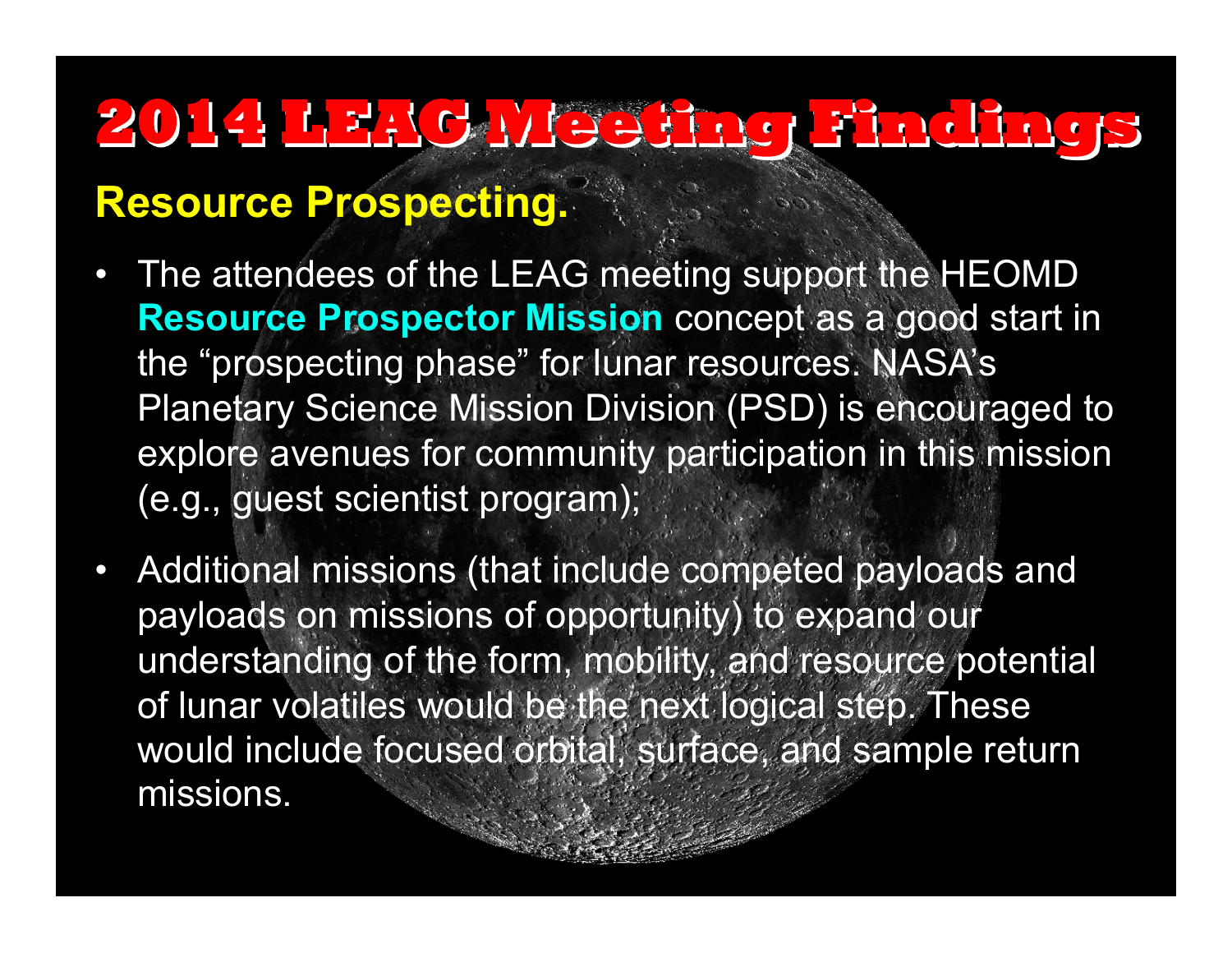## **The Future.**

Momentum gained with recent lunar missions (LRO, LCROSS, LADEE, GRAIL, ARTEMIS) feed forward into key NASA science and exploration goals and horizons. It is critical that this pace of discovery be maintained to support our international partners, feed-forward technology, and operational developments for future crewed missions to Mars. A key finding from the 2014 LEAG meeting is that SMD and HEOMD, maintain a sustained program of lunar missions (e.g., Discovery; New Frontiers through SPA Sample Return & Lunar Geophysical Network; directed missions, etc.) focused on addressing key science, resource, and technology development issues in line with the decadal survey and to support long-term NASA goals.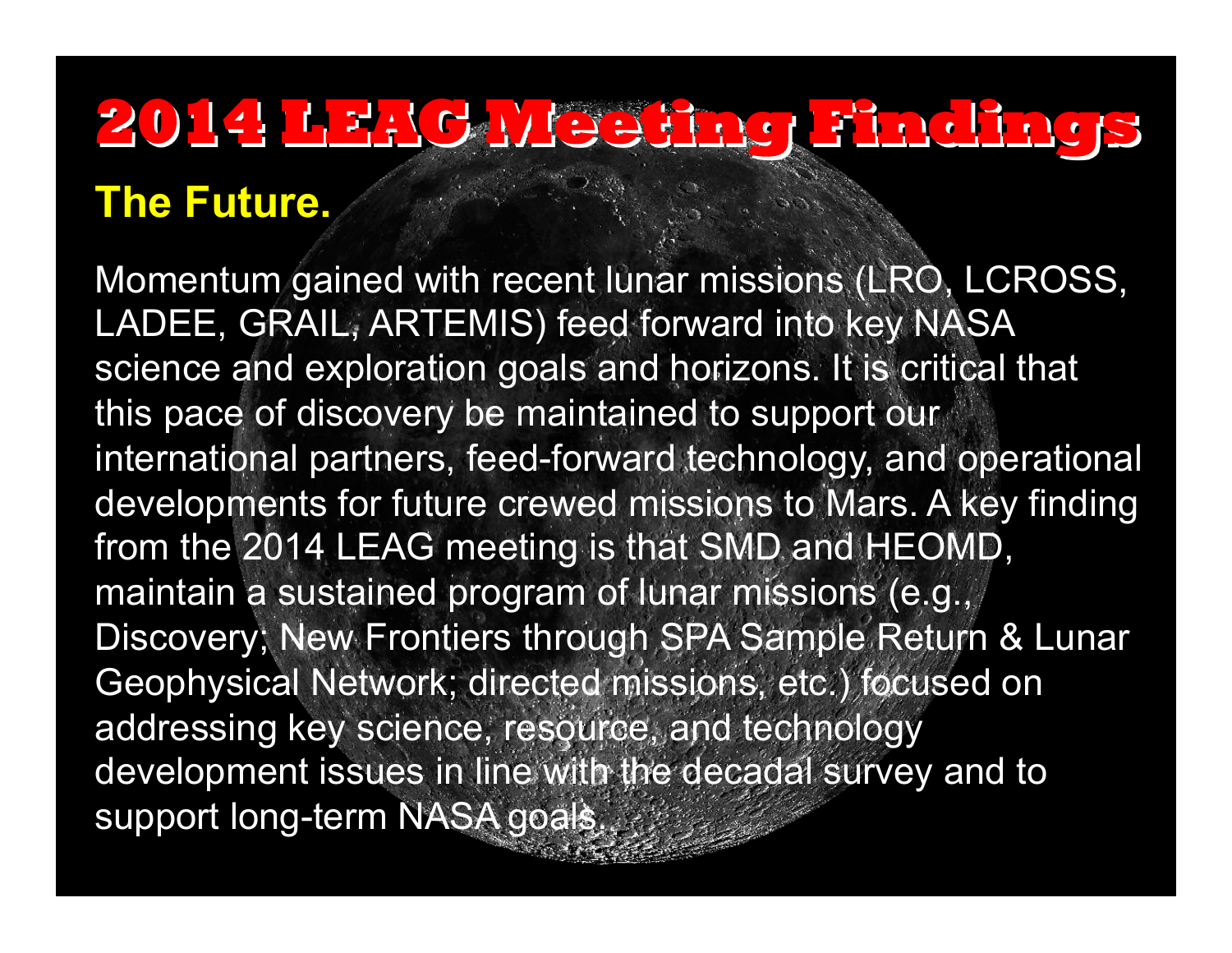## **LRO - Mini-RF. 2014 LEAG Meeting Findings**

- LEAG and the lunar community are concerned that the Mini-RF instrument is being terminated as part of the active payload for the LRO Extend Mission 2.
- Mini-RF in the Earth-based bistatic mode is the only instrument on the LRO payload that is capable of detecting the presence subsurface ice deposits, which are of extreme interest both scientifically and for exploitation as a potential resource. Data presented at the 2014 LEAG meeting highlighted this and these data demonstrate the programmatic importance of Mini-RF for identifying water ice deposits in permanently shadowed craters.
- We believe the termination of the Mini-RF experiment will result in a significant degradation of the potential to understand lunar polar volatiles.
- The SMD/PSD and HEOMD are encouraged to explore options to continue funding such targeted Mini-RF bistatic measurements during the second extended mission period or provide an opportunity to do so during the third LRO extended mission.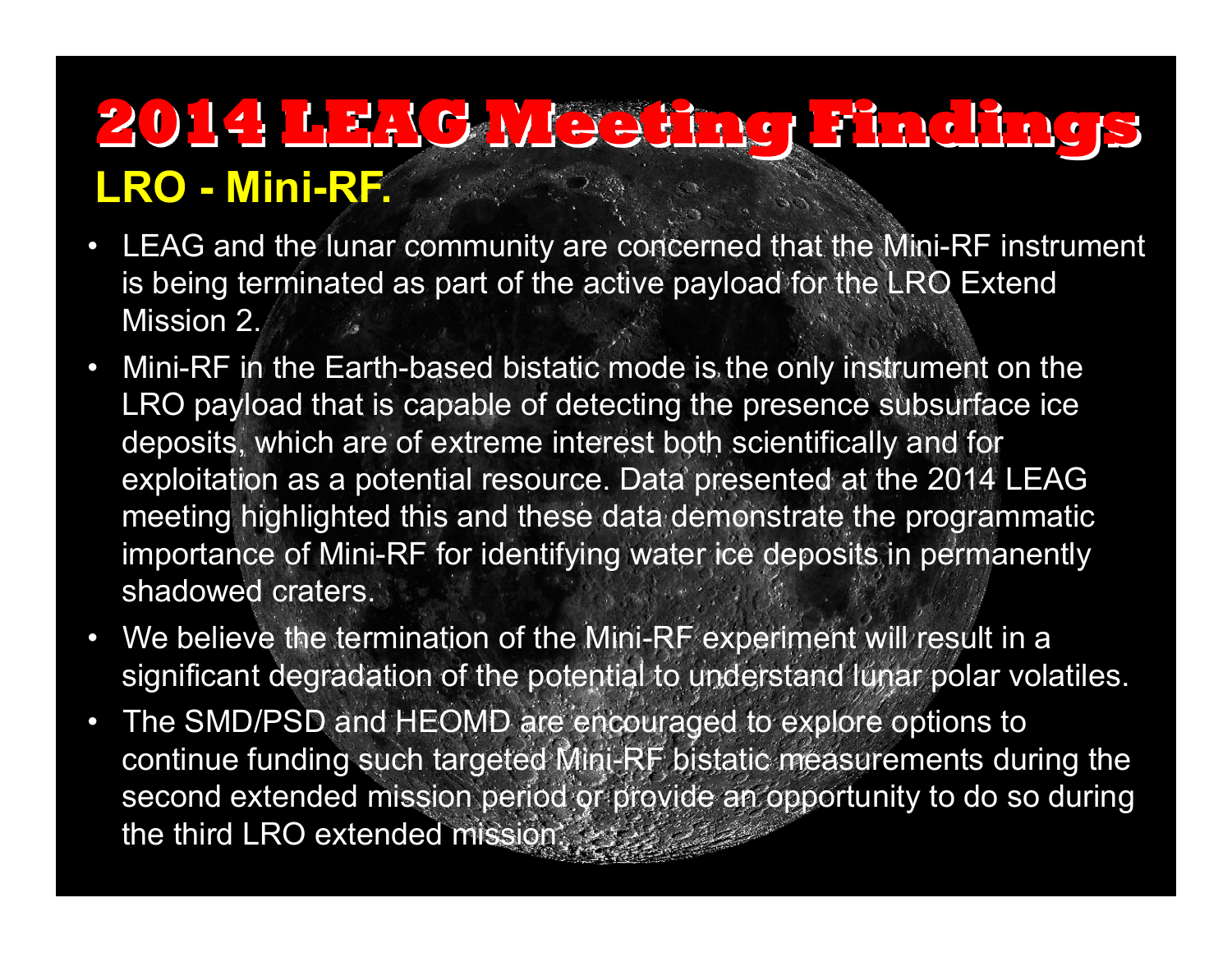#### **International Cooperation.**

- The creation of the Science White paper for ISECG Science Working Group, while coordinated by SSERVI, should have input from the broad lunar, small bodies and Mars communities in addition to the SSERVI nodes. The Analysis Groups can facilitate such input through coordination with SSERVI central.
- Comprehensive investigations of lunar volatiles for both science and exploration could be a rallying point for future international cooperation in lunar science and exploration.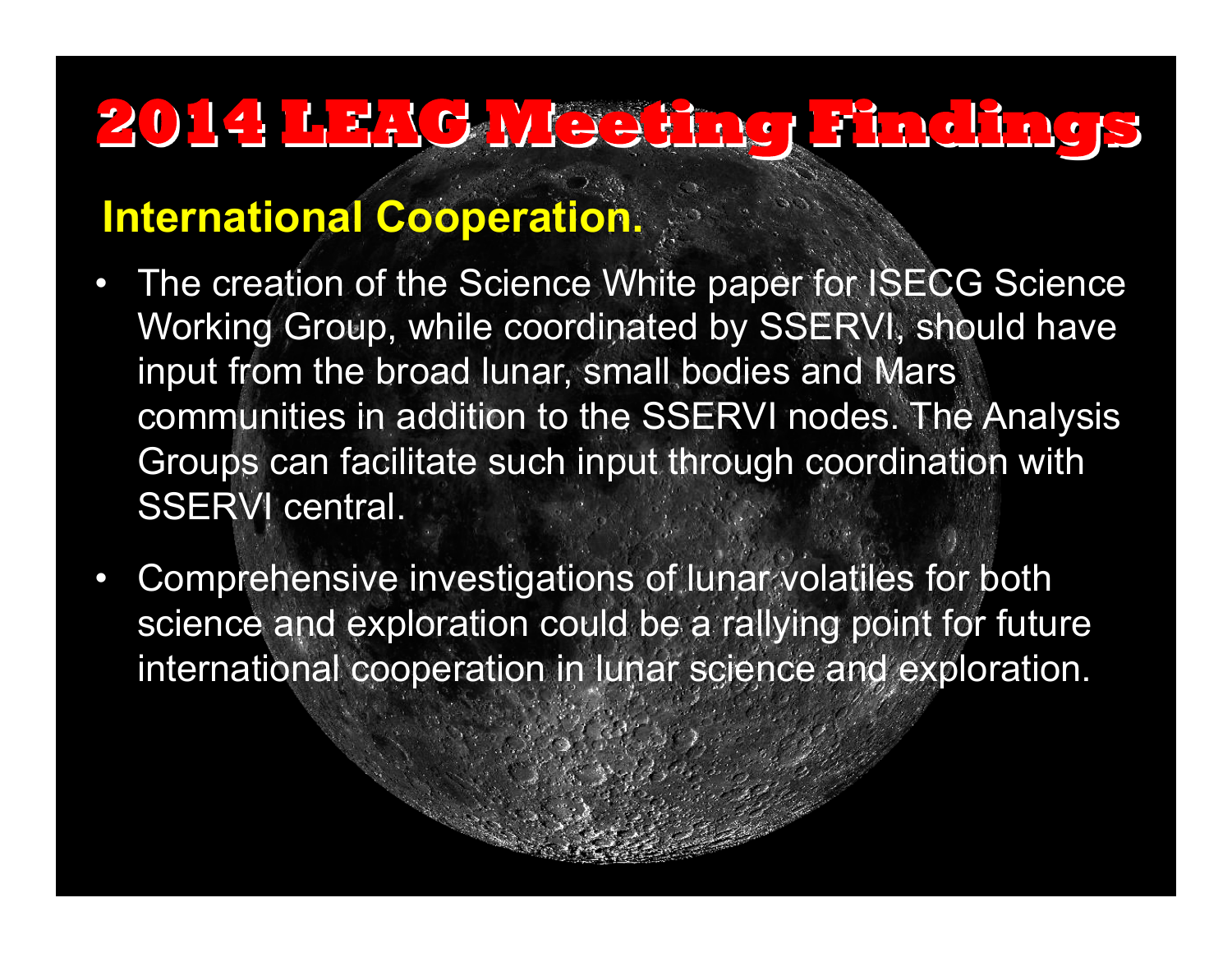## **Astronaut Training.**

The current program of geologic training for NASA astronauts, engineering, operations and management personnel is extremely valuable because it supports the development of a "exploration mindset" that will be essential to all future planetary exploration by:

- Providing a context for understanding planetary surface hardware design requirements should be designed and developed;
- Providing examples of the operations principles and practices that will be necessary for planetary surface exploration;
- Giving management experience in the astronaut training and hardware development necessary to produce significant returns from future planetary exploration.

Continuing the current management structure (NASA personnel) and training program (joint effort by NASA-USGS-academic institution), funded jointly by HEOMD and SMD, is strongly supported and endorsed by the 2014 LEAG meeting.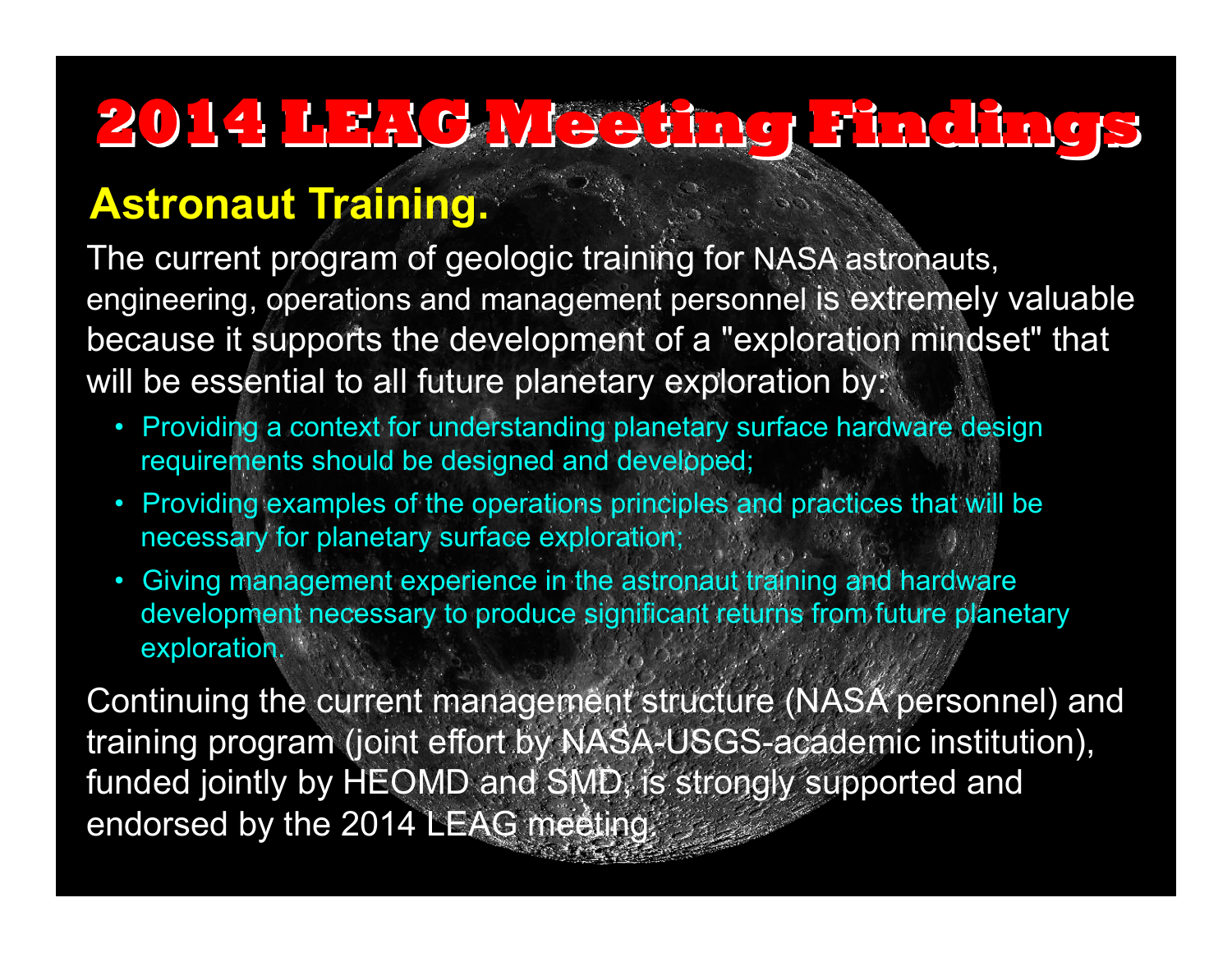## **Planetary Cartography\*.**

• An oversight body for Planetary Cartography needs to be created that has the status of an Analysis Group (AG) and has representation on the Planetary Science Subcommittee of the NASA Advisory Council. This is needed in order to address cartographic planning and requirements and to enable consistent standards to be applied to various planetary datasets. The need for the establishment of such an AG is recognized and supported by the LEAG community in order to continue NASA's excellence in Planetary Cartography.

\* follow up to Planetary Science Subcommittee finding, September 2014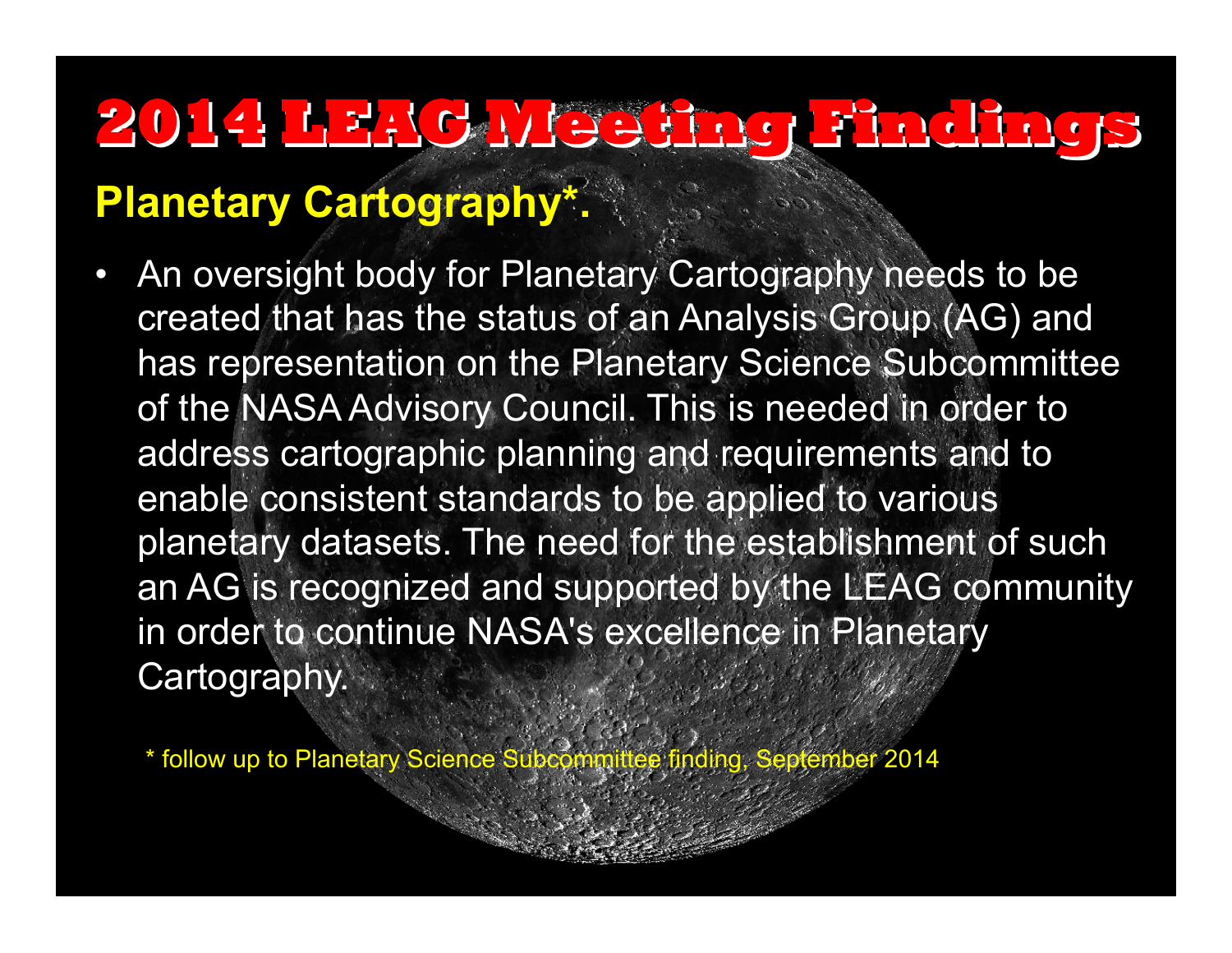## **Surface Volatiles.**

- Our understanding of the surface OH/H<sub>2</sub>O first observed in 2009, is rudimentary at best and several "strategic science knowledge gaps" exist. These include:
	- What is the distribution, abundance, and variability of OH/H<sub>2</sub>O and other volatiles across the lunar surface?
	- § What are the processes responsible for formation and mobility of surficial  $OH/H<sub>2</sub>O$  on the Moon?
	- What is the resource potential of the surficial  $OH/H<sub>2</sub>O$  and is it renewable?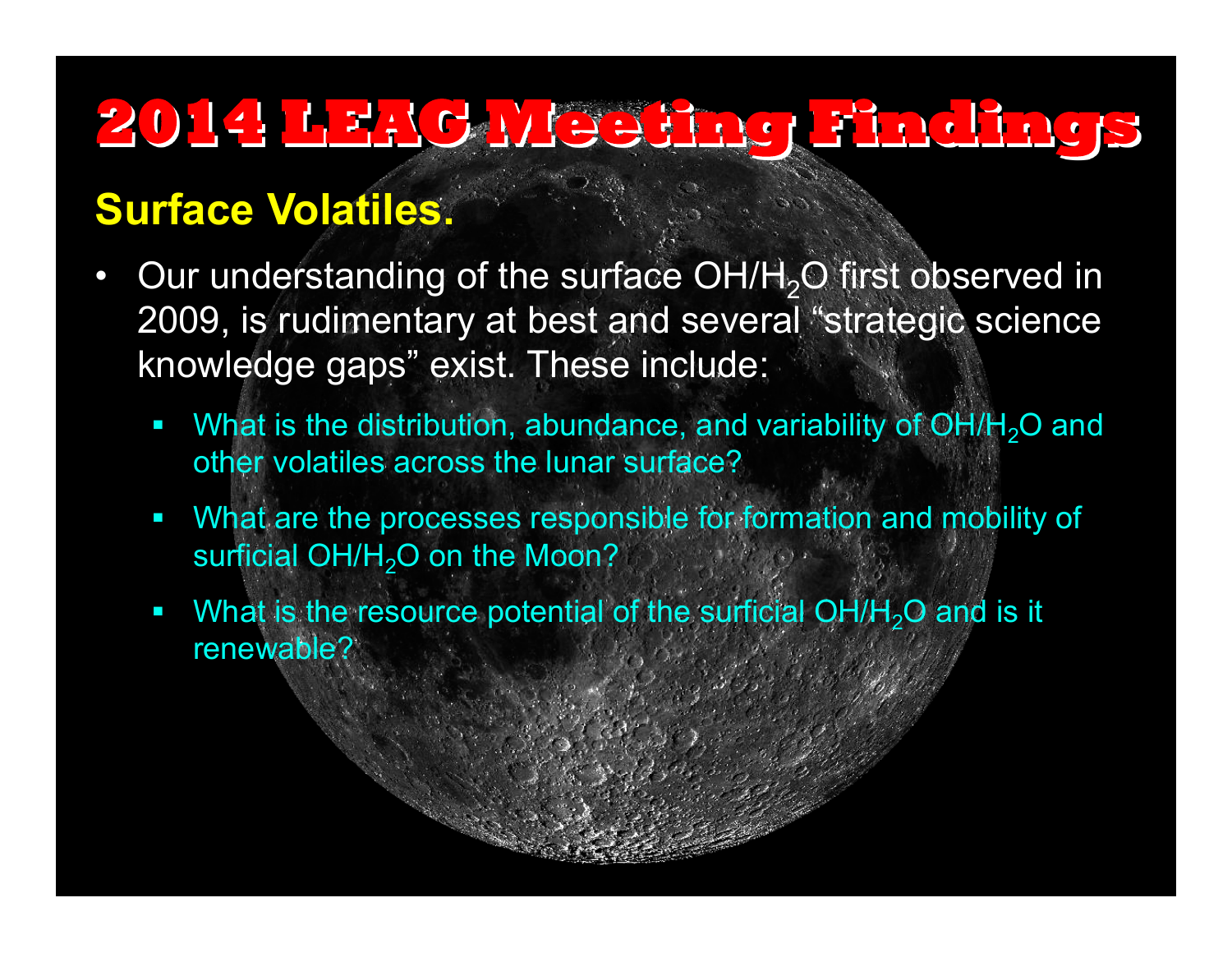### **Cube-Sats.**

- The creation of opportunities for small (cube-sat) scale missions / experiments for the Space Launch System (SLS) and other launch opportunities is encouraged and should be widely advertised.
- The selection of Lunar Flashlight as a SLS-EM1 cube-sat payload through HEOMD is an excellent demonstration of the value of such a program. PSD is encouraged to explore avenues for community participation in this mission.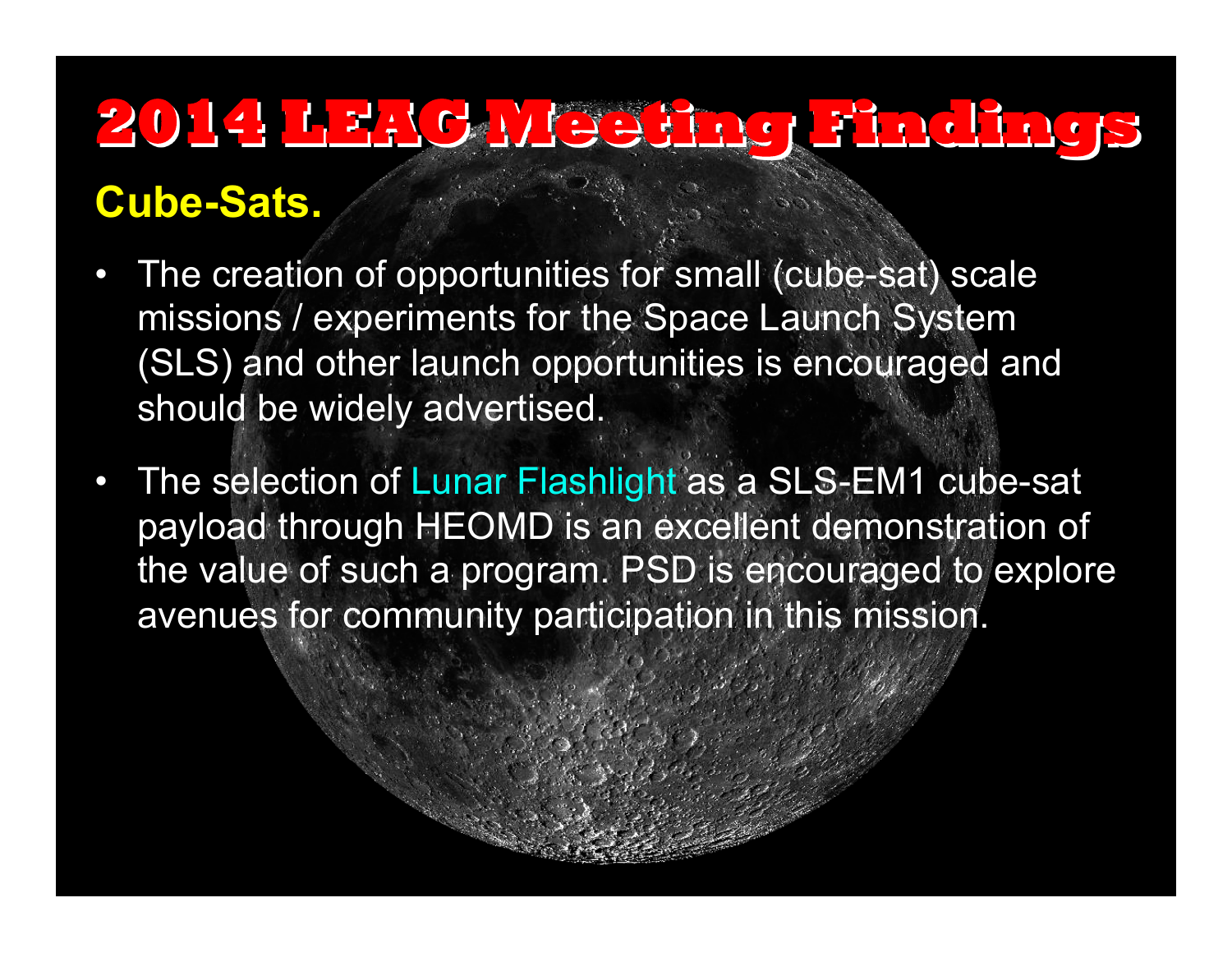## **Enabling Infrastructure.**

- There is a recognized need for orbital infrastructure to enable lunar missions (particularly surface missions at high latitude or on the far side) and efforts should be made to establish this. For example, an enabling technology that facilitates international cooperation and collaboration is communications relay capability from the lunar surface to Earth.
- This could be achieved by:
	- Expanding commercial RFI for communications relay at Mars to the Moon;
	- Re-start talks with international partners regarding enabling communications infrastructure at the Moon as was done for the **International Lunar Network.**